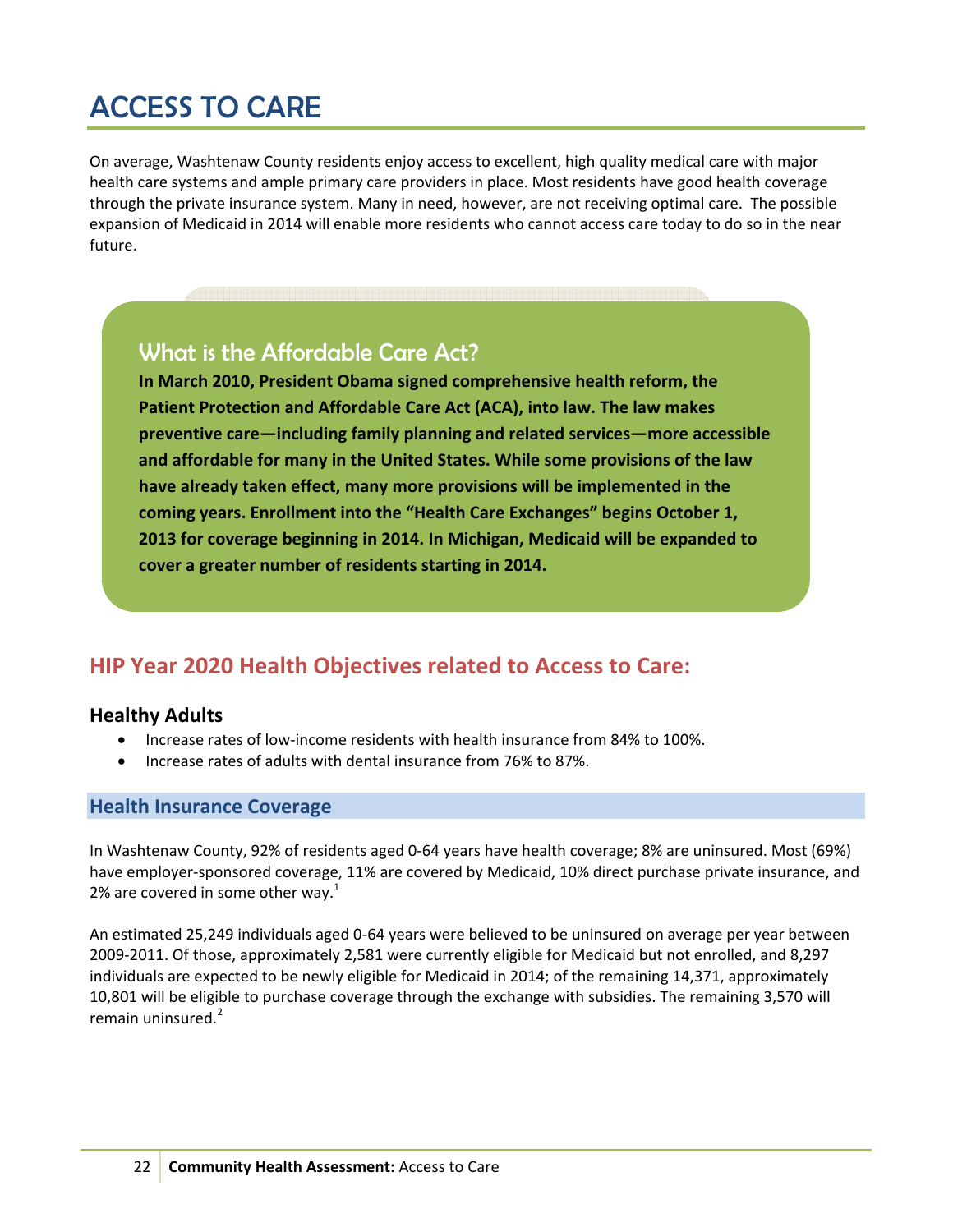Those in Washtenaw County at highest risk for being uninsured include<sup>3</sup>:

- Hispanic or Latino: 10%
- Black or African American: 12%
- Less than high school graduate: 12%
- Unemployed: 18%

Between 2000 and 2010, the percent of adult county residents who report that they could not afford to see a doctor in the past year increased from 5% to 11%.<sup>4</sup>

More than 11% of Washtenaw County residents are foreign-born, nearly twice the Michigan average.<sup>5</sup> Many Washtenaw County immigrants are low‐income adults under 65 years of age that do not qualify for government health coverage because they have not been permanent legal residents for at least five years. Many immigrant families have children eligible for Medicaid.

In 2010, approximately 96% of children ages 0‐18 had some type of health insurance. Of those, 25% were covered by Medicaid and 0.8% by MIChild. In Michigan, Medicaid (or Healthy Kids) covers children in families with incomes up to 185% of the poverty level. MIChild is an additional public insurance that covers children in families with incomes from 185-200% of poverty.<sup>6</sup>

**The proportion of children covered by Medicaid has increased from 20% in 2007 to 25% in 2010.6**

### **Access to Primary Care**

Washtenaw has more primary care providers per population (219 providers per 100,000 residents) than the state (92 per 100,000) or the nation (85 per 100,000). There are no health professional shortage areas in Washtenaw County.<sup>7</sup> 14% of adults report that they do not have at least one person who they think of as their personal doctor or health care provider. This is higher than the state (13%) but lower than the nation (19%).<sup>8</sup> Among adults 65 years and older in Washtenaw County<sup>9</sup>:

- 2% report that in the past 12 months there was a time when they needed to see a doctor but could not due to the cost (compared to 4% in Michigan).
- 5% report they do not have anyone that they thought of as their personal doctor or health care provider (compared to 4% in Michigan).
- 16% report they have not had a routine checkup in the past year (compared to 14% in Michigan).

## **Preventable Hospital Events**

Conditions like pneumonia, dehydration, asthma, diabetes, and high blood pressure can usually be treated in an outpatient setting. When patients are hospitalized for these, this is seen as a failure of the community health system. The patients likely did not receive adequate primary care services.

Among the Medicare population (over 65 years), the hospital discharge rate for these preventable hospital events is 59 per 1,000 in Washtenaw, lower than the state (70 per 1,000) or nation (67 per 1,000).<sup>10</sup>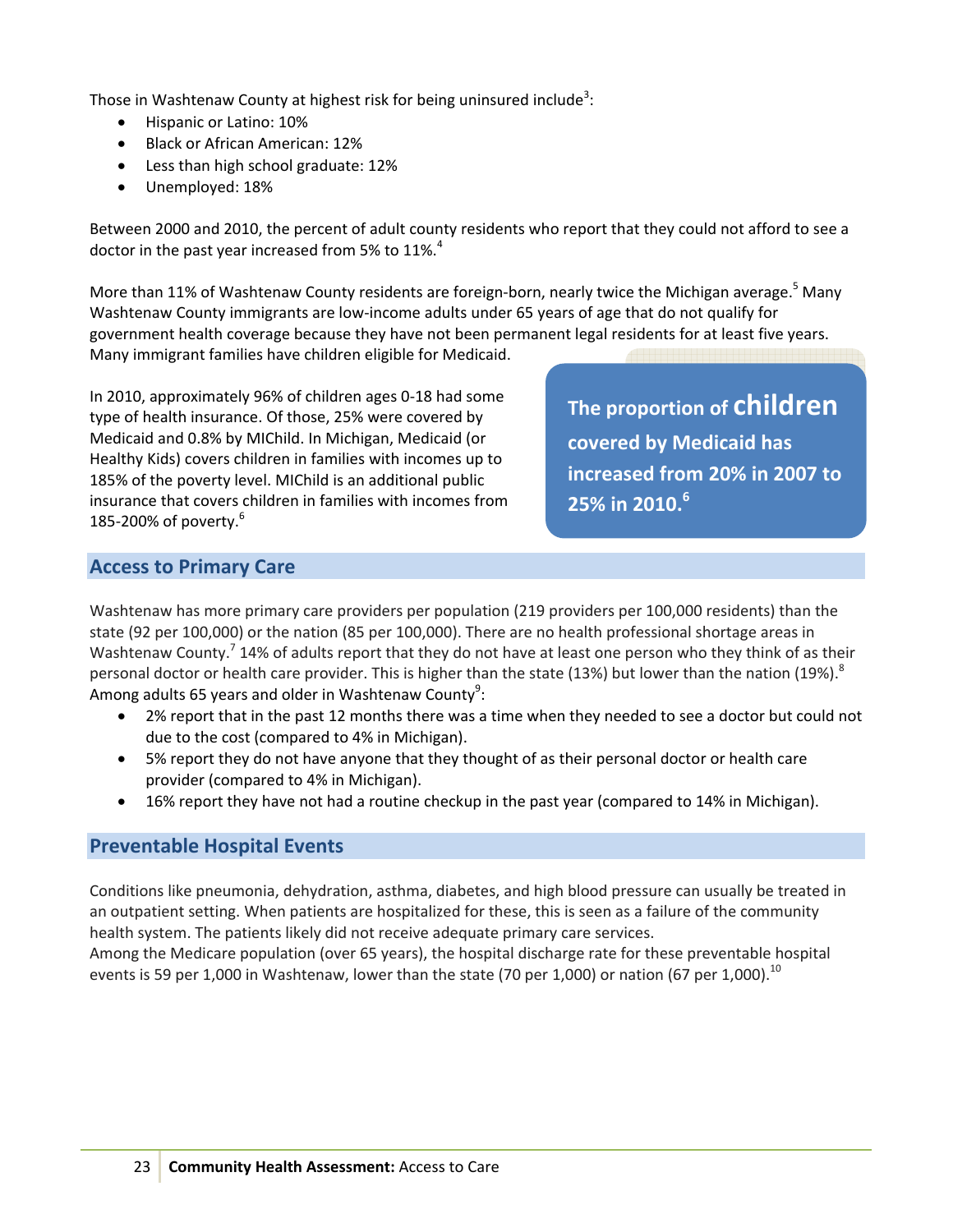# **Access to Dental Care**

Risks from poor dental health include increased risk of aspiration pneumonia; increased risk of prematurity or low birth weight in infants; decreased glycemic control in diabetes; and an association with cardiovascular disease.

#### **Dental Healthcare Coverage**

Among county adults surveyed, 76% report having insurance coverage that pays for some or all of routine dental care.<sup>11</sup> There are differences in this coverage by income, age, and race:

- Those with higher incomes are more likely to report having dental coverage: 53% of adults earning less than \$35,000 compared to 89% of adults earning at least \$75,000.
- Adults 18‐24 years were the most likely to report any dental coverage at 84%. Fewer adults 25‐34 or 75 and over reported coverage, 61% and 62% respectively.
- By race, only 70% of black or African American adults reported having any dental coverage, compared to 91% of Asians and 82% of whites.

| Age       | <b>Have Dental Insurance</b> |
|-----------|------------------------------|
| $18 - 24$ | 84%                          |
| 25-34     | 61%                          |
| 35-49     | 69%                          |
| 50-64     | 76%                          |
| 65-74     | 87%                          |
| 75+       | 62%                          |

#### **Have Insurance That Covers Some or All Routine Dental Care**

*Source: HIP Survey 2010*

Even for those with some dental coverage, many dental insurance plans do not cover root canals, oral surgery, crowns, dentures, or cover them incompletely. There are approximately 43,000 residents in Washtenaw without dental insurance. There are nearly 18,500 Medicaid enrolled county residents with dental benefits.<sup>12</sup>

Persons over 65 years of age have health care coverage through Medicare, but it does not cover the routine dental care needed to maintain the health of teeth and gums. Medicare will cover some dental services (tooth extraction) if required to protect general health or in order for another covered health service to be successful. Extremely low‐income older adults are also eligible for Medicaid, which does cover dental services.

**Medicare will not cover routine dental checkups, cleanings, fillings, or dentures.**

Dental disease is the most common chronic unmet need among children nationwide.<sup>13</sup> Healthy Kids Dental is expanding to Washtenaw County as of October 1, 2013 and will cover Medicaid‐eligible residents under the age of 21. Children with this coverage are more likely to receive dental treatment compared to those on traditional Medicaid. Reasons for the program's success include "more dentists accepting Healthy Kids Dental than regular Medicaid and a larger dental network that makes scheduling dental appointments more feasible."<sup>14</sup>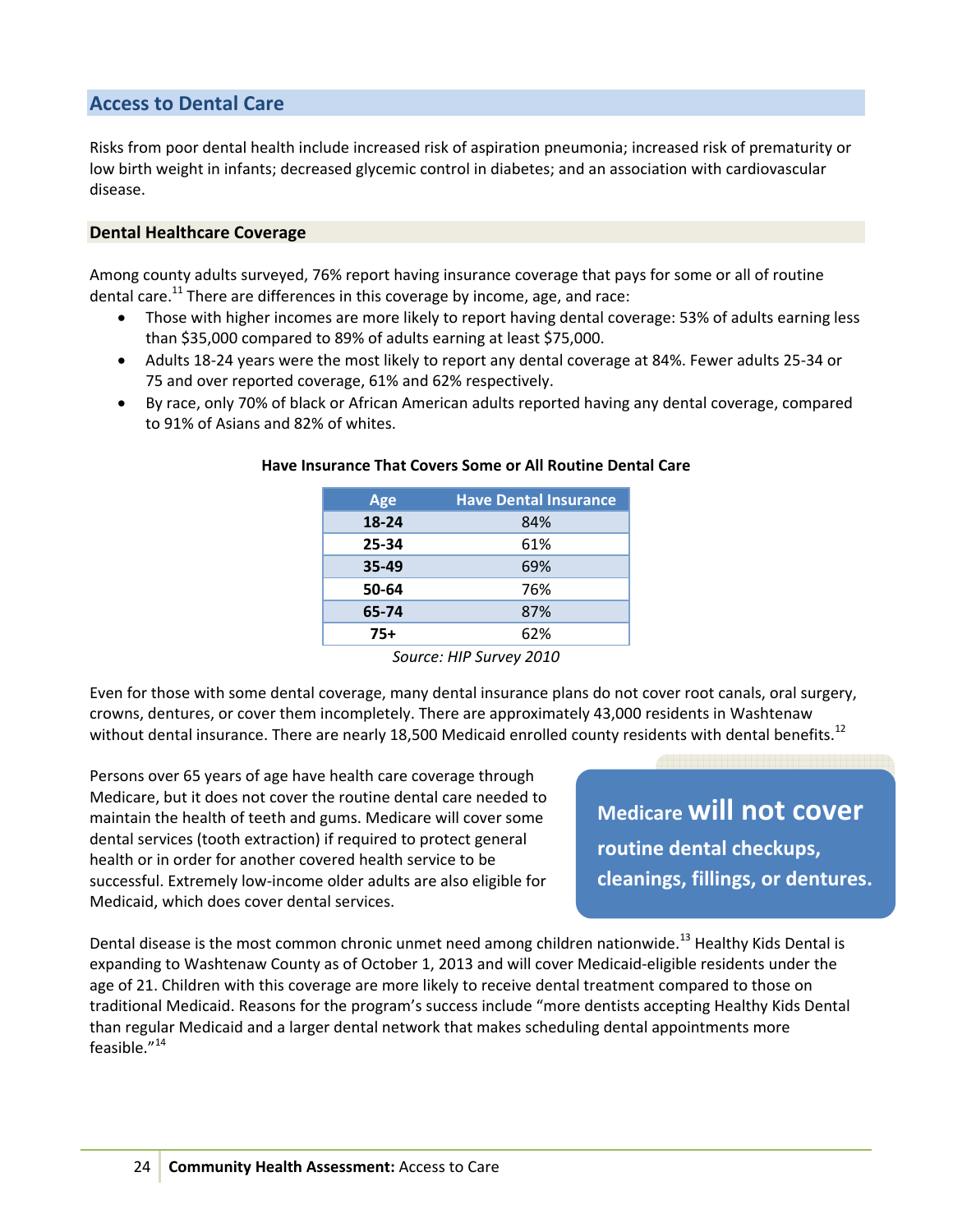#### **Visited Dentist in Past Year**

Overall, 22% of adults in Washtenaw report not having visited a dentist, dental clinic, or dental hygienist for any reason within the past year. A greater proportion of residents in Ypsilanti (27%) did not visit a dentist in the past year than residents in Western Washtenaw (14%). For those with incomes less than \$35,000 per year, only half (50%) visited a dentist in the past year compared to 89% for those with incomes greater than \$75,000 per year.<sup>15</sup>

In Michigan, an estimated 83% of children under age 18 have seen a dentist at least once in the past year for preventive dental care, such as check‐ups and dental cleanings. Among children ages 1 to 17, 73% have teeth in excellent or very good condition, as reported by their parents. These data are not available at the county  $level.<sup>16</sup>$ 

#### **Dental Providers**

There are 337 general, 75 specialist, and eight pediatric dentists in Washtenaw County.<sup>17</sup> Washtenaw has a higher rate of dentists (122 providers per 100,000 population) than the state (62 per 100,000) or the nation (63 per 100,000).<sup>18</sup>

Four clinics provide low or no cost dental care on a routine basis to children and adults in the county (Hope Dental Clinic, University of Michigan School of Dentistry Clinics, Community Dental Center, and Washtenaw Children's Dental Clinic). A 2012 unpublished survey of private practice dentists in Washtenaw County by the Oral Health Task Force found that eight private practice dentists accept Medicaid. Of those, 4 are accepting new Medicaid patients.

#### **Access to Mental Health Care**

Nearly half of all adults in the US will be diagnosed with a mental illness in their lifetime and 26% of adults have had mental illness in the previous year.<sup>19</sup> 14% of HIP 2010 Survey respondents reported 10 or more days of poor mental health in the past month.

Residents with Medicaid coverage have mental health care benefits, but they often have difficulty finding providers in the county that accept Medicaid payments. Depending on their specific plan, Medicaid patients may face additional restrictions on the number of mental health visits allowed or the type of provider they can see. Finally, Medicaid patients with more severe health or substance abuse treatment needs are treated through the county's community mental health program and face challenges accessing services in an overburdened program and maintaining continuity of care.

Uninsured patients with more severe mental health problems may be treated though the county's community mental health program. If they do not meet the severity criteria, they are generally referred to local health and human service organization that offer sliding fee scales. The complexity of multiple delivery systems and often unaffordable sliding fees or limited provider capacity means most uninsured residents will have difficulty accessing appropriate and timely mental health care.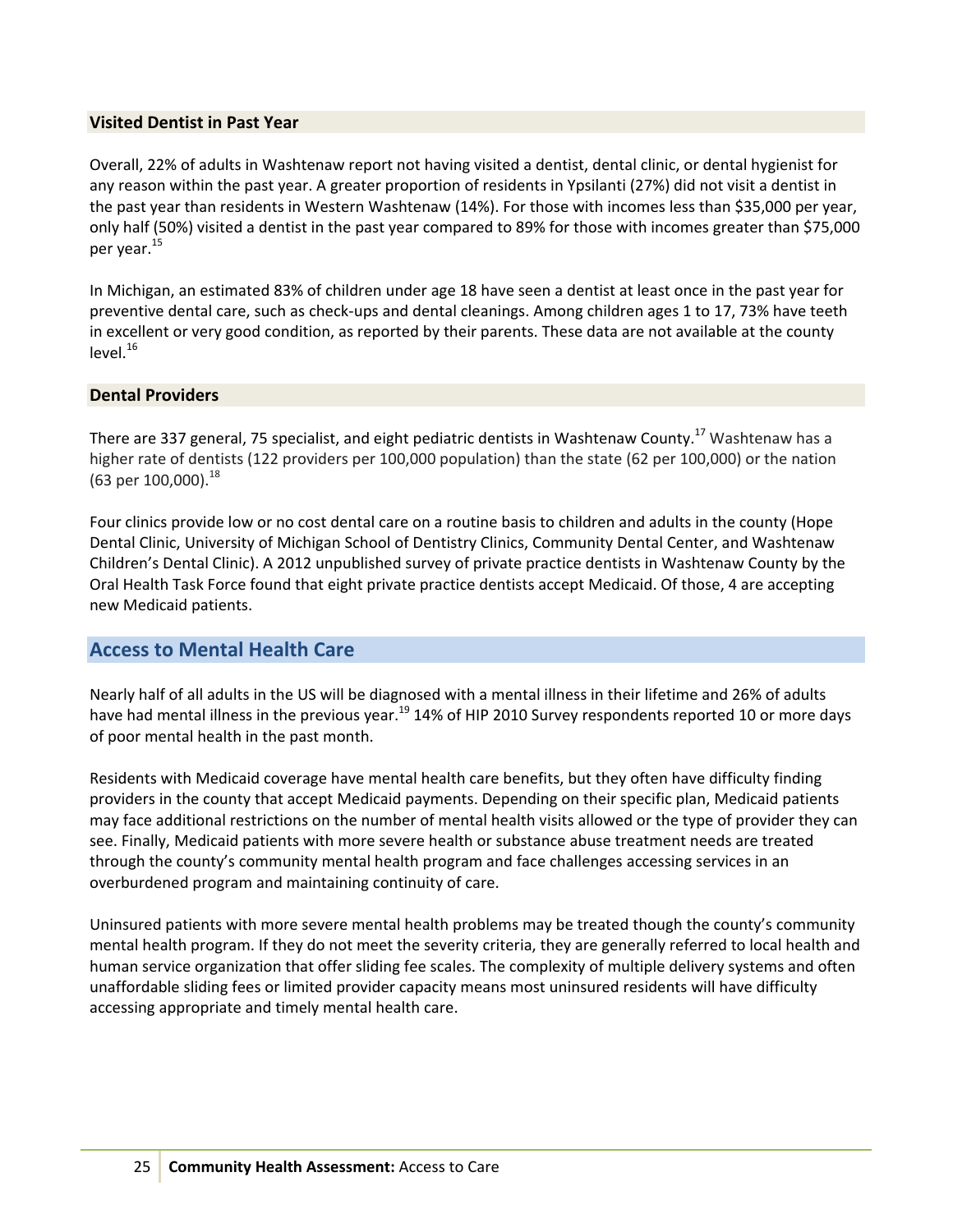# **Access to Substance Abuse Treatment**

According to the 2010 HIP Survey, approximately 5% of Washtenaw County adults say their drug use has interfered with their home or work life. Overall, 5% of adults surveyed report ever receiving treatment for drugs from a mental health specialist. Among those without health insurance, 15% say their drug use has interfered with home or work life, and only 1% report having ever accessing treatment for drugs from a mental health specialist.

Unfortunately, there is little reliable data regarding access to substance abuse treatment overall, and much of the information that is available covers only publically‐funded programs and services. In response, the Washtenaw Health Initiative established a mental health and substance abuse subcommittee, which has started compiling some information:

- In 2008, approximately 1,150 Washtenaw County residents were hospitalized for substance abuse treatment. Because detox often requires medical oversight, patients must be hospitalized when no other medically supported detox services are available in county treatment centers.<sup>20</sup>
- In 2010, over 2,700 individuals with substance abuse or co-occurring disorders were treated in emergency departments. Over 800 of those could have been served in other venues in the community if they had access to medically supported crisis services. The vast majority of those treated or assessed in emergency departments (roughly 2,000) were sent home instead of to detox or treatment facilities. If capacity had been available in the community, these individuals could have avoided the costly use of the emergency services altogether. $^{21}$